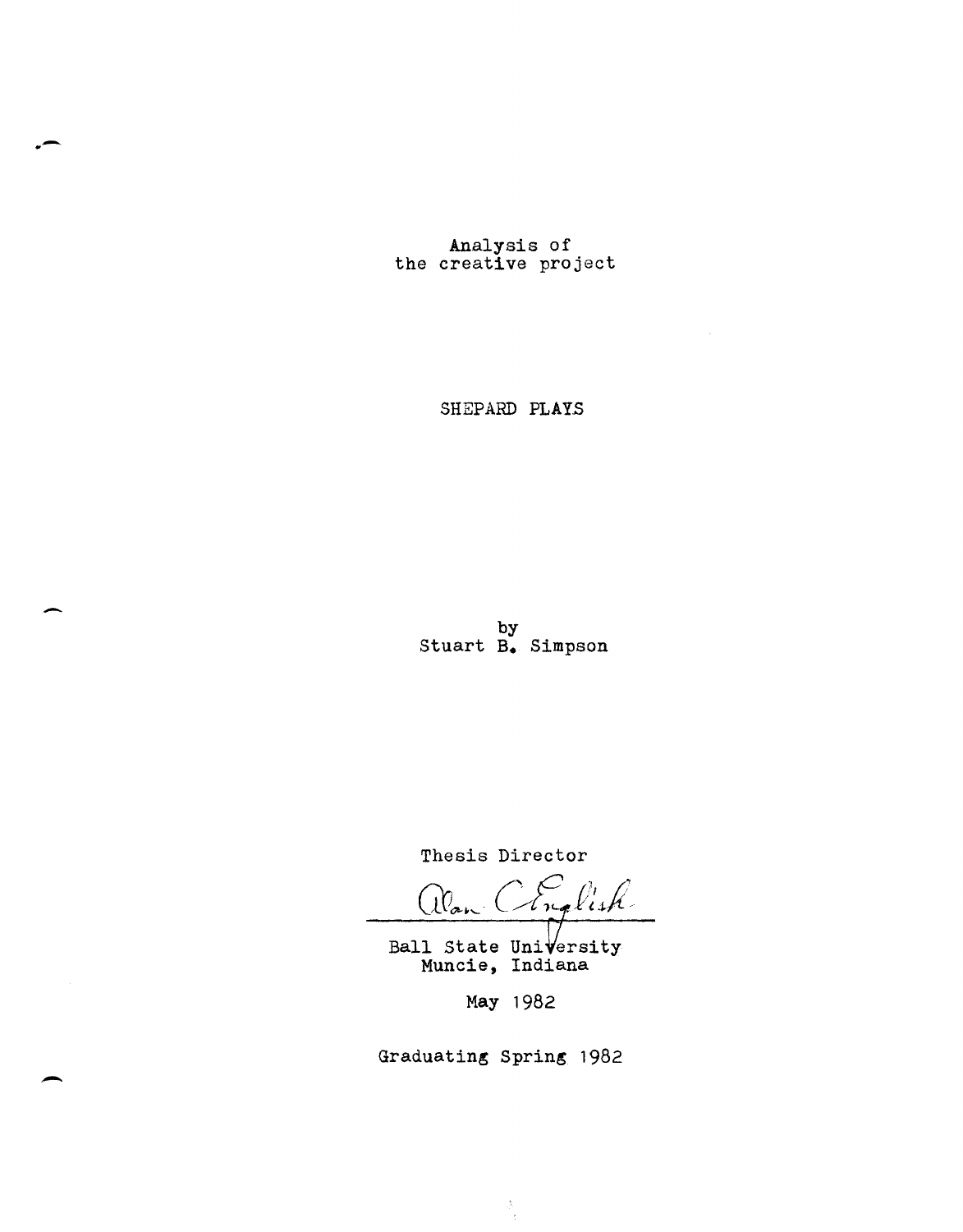$Sp\Delta t$ Thesis  $LP$  $2489$  $74$  $1282$  $, 556$ 

 $\overline{\phantom{0}}$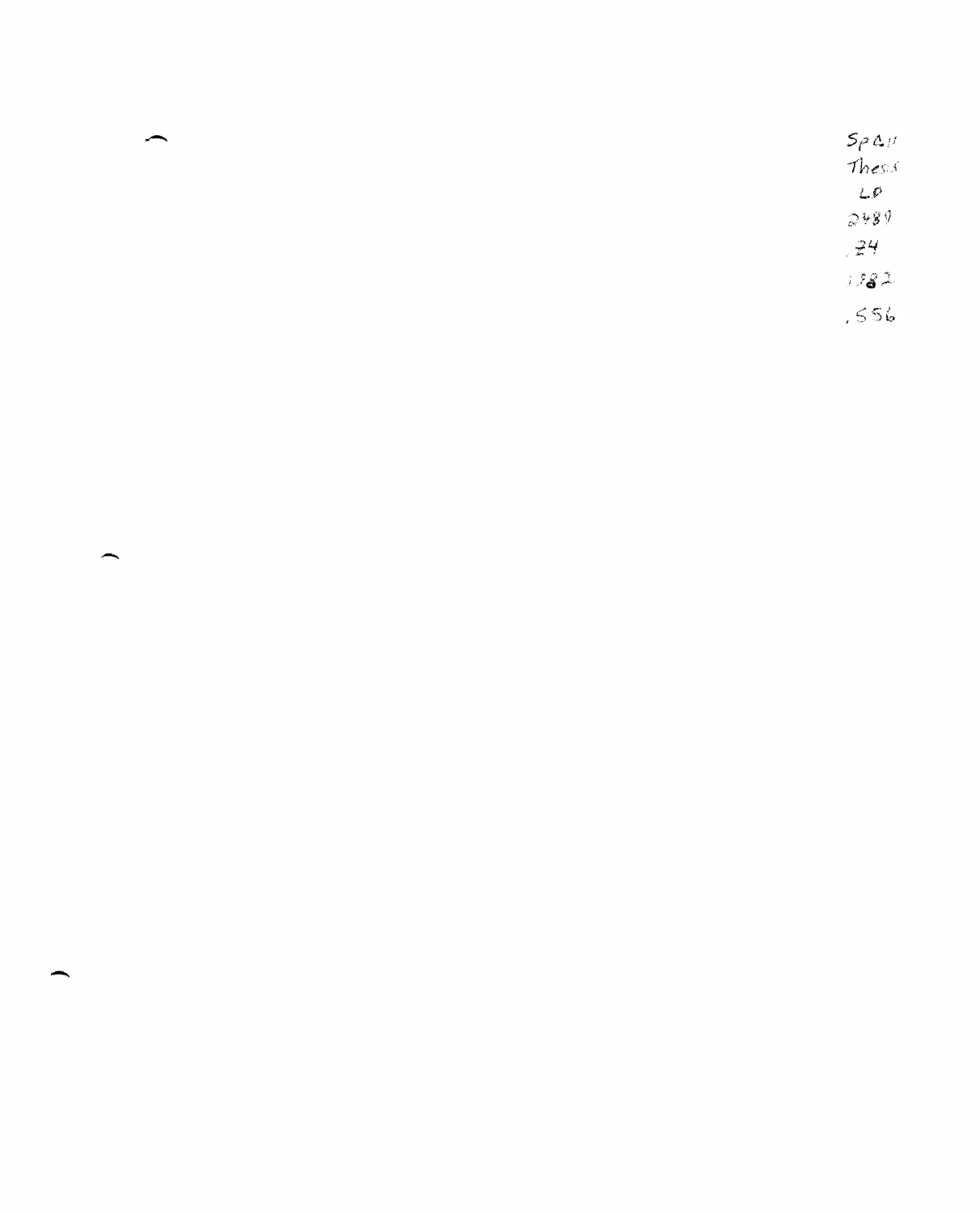In the dramatic works of Sam Shepard there exists an acute understanding of real life in America--the scope of experiences, dreams, differences in thought and expression and the way these facilitate or prevent communication between people. His use of the medium of theatre to display where our solutions to today's problems are leading us is full of the power of vision and realization. His dialogue is of the most natural to reach the stage and each of his character's speech is fitted integrally to that character's role. In other words it is evident that each of his characters thinks differently, holds different values and expresses them in a manner that is a culmination of the experiences of that individual. This variety of thought patterns is one of the factors that makes Shepard a challenge to produce. Still, as stated by Ralph Cook, "Sam Shepard's plays are the most totally'realized in original script of any writer . . . Fe has an instinctive sense of what is theatrically right for his plays that goes beyond rules and preconceptions."<sup>1</sup>

-

-

The largest obstacle a director faces when producing a Shepard play is his desire to alter some of the vehicles of expression in the script, to adjust them for his audience. The power of Shepard's works comes from his use of these devices to present the common experiences of our culture,

<sup>&</sup>lt;sup>1</sup>Sam Shepard, Chicago and Other Plays (New York: Urizen Books, 1981), p. 2.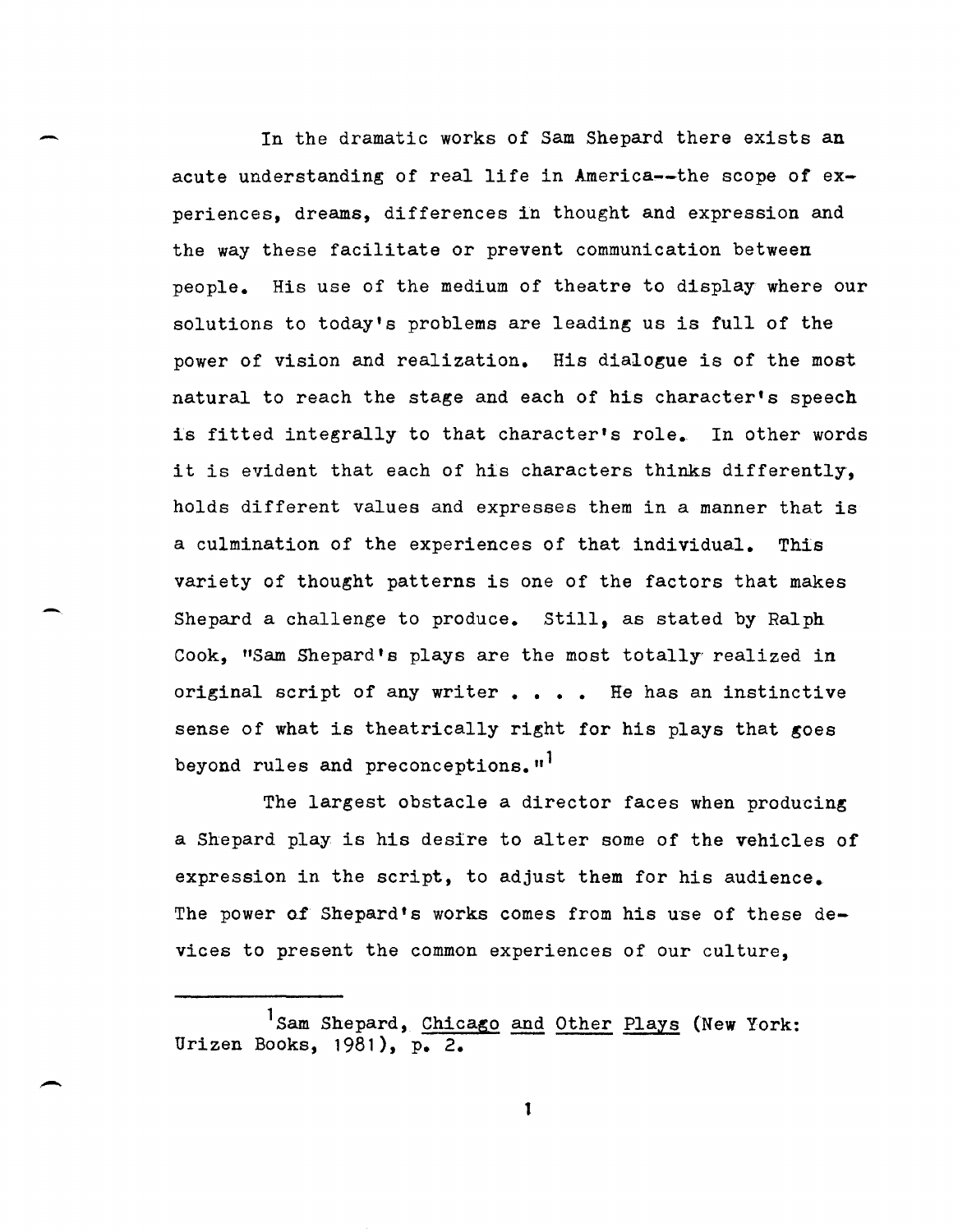especially the middle class. He puts everyday events in a new perspective, often a perspective we had not before seen. He displays our life as it truly exists and then slowly transforms or develops it into a logical, possible, or symbolic future. Other times he interrupts the action abruptly, discarding any pretense of realism and leaving the audience suspended in a world they cannot understand yet believe they can. He depicts the death of the American Dream--America coming out of puberty and realizing the myths it held so dearly as ideals and believed in as answers are just the fantasies and theories of another generation who existed in a different world. And from this realization is reborn the need to understand where and why we are.

Shepard Plays consists of three works by Sam Shepard and an introductory exposition compiled from critiques and commentary on Shepard and his plays. Following "Exposition Time" the works, in order of presentation, were Cowboy Mouth, Killer's Head, and Fourteen Hundred Thousand. It was first produced in Carmicheal Hall, February 12 and 13, 1982, with subsequent productions in the Ball State Theatre and The Muncie Museum of Temporary Art.

-

 $\overline{\phantom{0}}$ 

Objectives of the production were twofold in nature. A first concern was to acquaint the Muncie audiences with the work of one of America's most honored playwrights. Second. and more important, the production attempted to initiate the realization of the need for immediate action designed to direct our national destiny away from the path we have put ourselves on by our lack of comprehension of our own human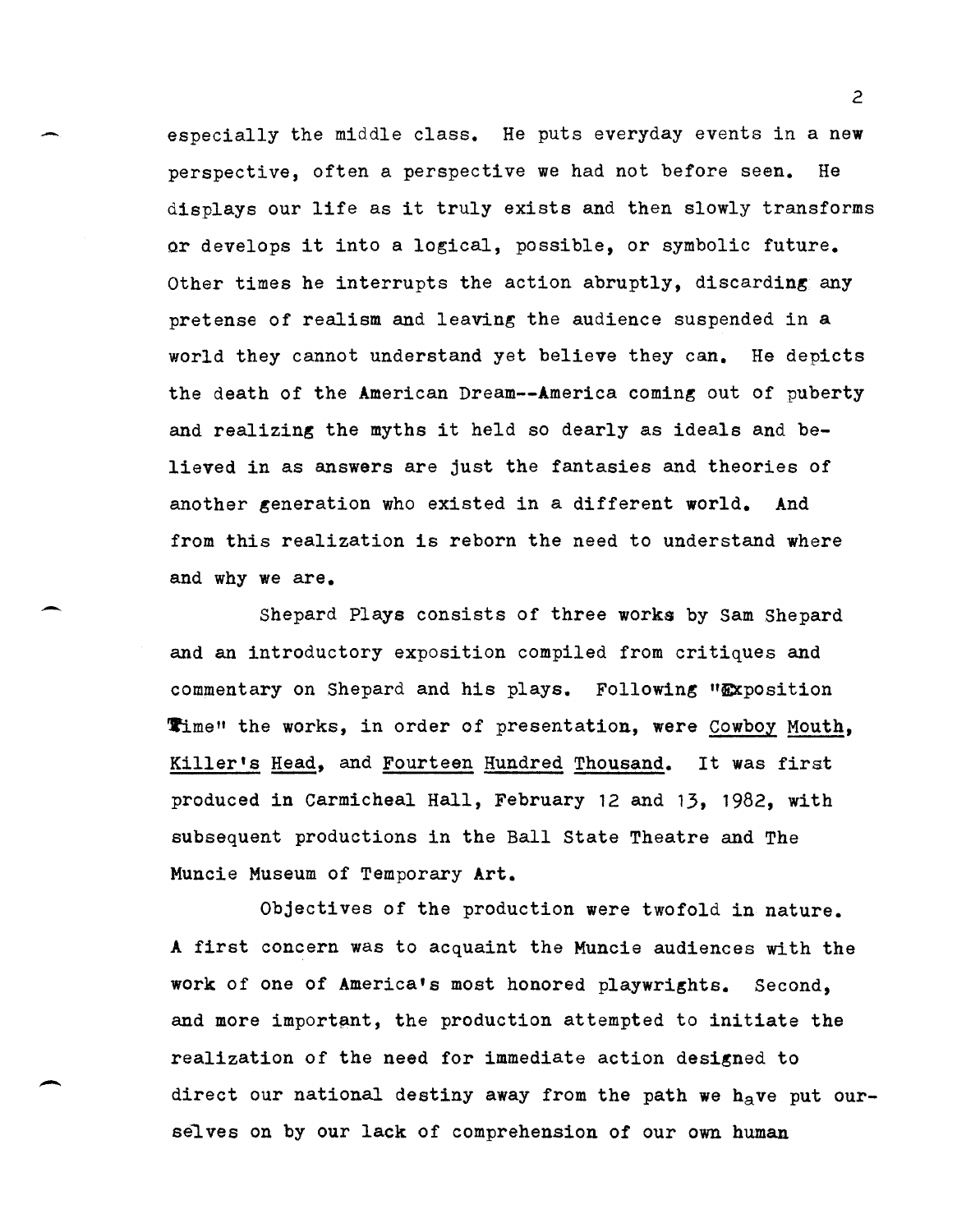characteristics, needs, and drives.

 $\overline{\phantom{0}}$ 

-

As previously mentioned, the show opened with "Exposition Time." This piece was an audience preparatory. It gave them information about Shepard's theatrical style to form a framework and perspective through which they could better experience the evening's entertainment.

The first play, Cowboy Mouth, reflects the world the young have lived through these last two decades. It is a display of the personal needs this era produced and the creation of rock 'n' roll to fulfill these needs. Two people are presented in a quest for some sort of reason for existing--some means of fulfillment. They have had all the dreams, thought about all the explanations, searched for all the experiences and tried to ask all the questions. They are looking for genuine contact with something greater than themselves, something that can give significance to their lives. The old God is too distant. Jesus isn't here to be touched. He is not here to share the pain.

One of the characters is Slim, who is in his mid-20's, powerfully alive, physical, and looking for that something that will provide him with meaning for his existence without breaking his ties to the past. Opposite Slim, his kidnapper/ lover, is Cavale. In contradiction to Slim's philosophy, she believes in the need to destroy in order to create, to give up this moment in order to achieve the next. Slim's perception of Cavale's world is narrow. The word Cavale means escape and it is through Cavale and her conception of rock 'n' rofl that escape is possible, escape from the isolation of our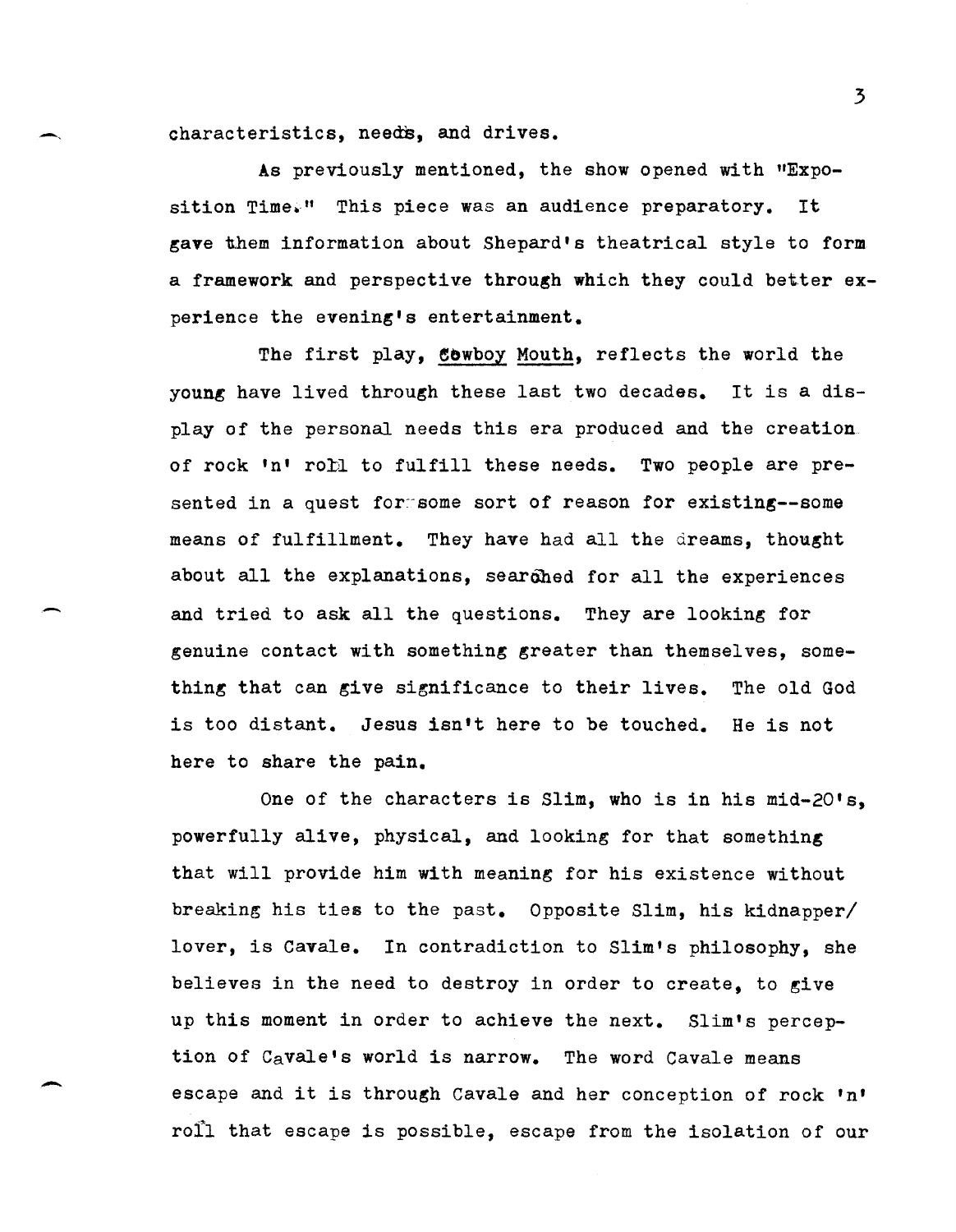own mind. The third character is the Lobsterman. He delivers lobster and looks like a lobster. His appearance is representative of the way he is entrenched in his job. It has become his function, his entire existence. He is able to communicate only through grunts. Cavale, focusing her calls to him through rock 'n' roll, is able to strip his limitations from him. She removes the shell that has enclosed the new rock 'n' roll savior. Playing roulette with a .38, he accepts the need to give up this moment and all it may mean in order to fully experience the next.

Killer's Head views a man's existence and accomplishments against the backdron of the infinite continuum of time. It is a monologue delivered by a cowboy, Mazon, in the electric chair. He talks about what he is going to do today as if he were not about to be executed. He rambles about a pickup truck and horses but never verbally alludes to his situation. His death leaves the audience without an answer as to why his life was taken.. Shepard is commenting on man's preoccupation with dying. He makes the audience ask the eternal question and paradox "why?"

-

.-

The third play, Fourteen Hundred Thousand, is a tapestry of symbolism that begins realistically with a young husband and wife, Tom and Donna, giving a "friend", Ed, a guilt complex for not completing a bookcase for them. The only remaining chore is to put in the shelves, which keep falling down, and to paint it. The other characters, Mom and Pop, are ignored by the young couple except for what help they can lend to the project. Ed is the independent individual who wishes to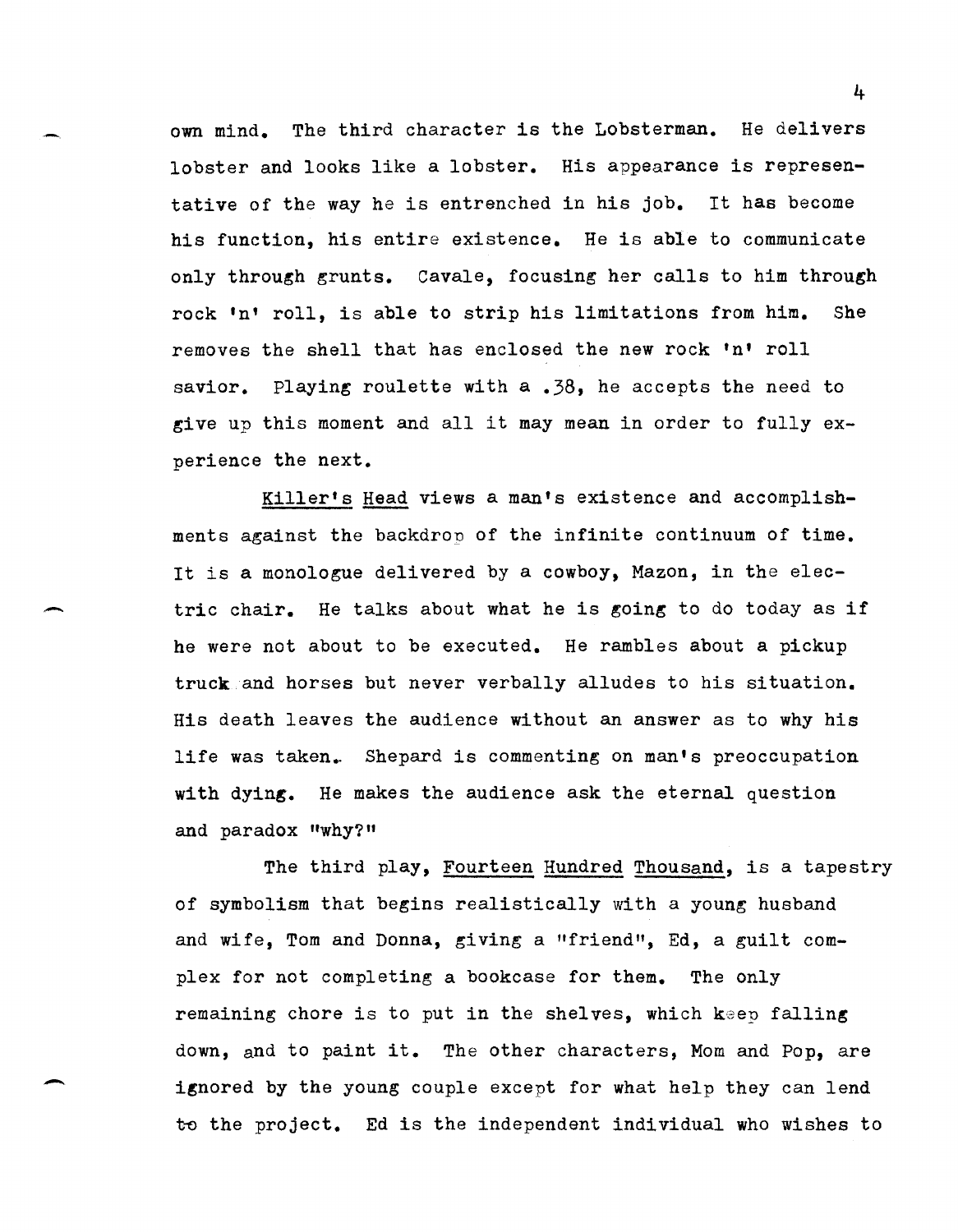belong to the group without giving up his freedom of thought and action, his own choice of fate.

-

-

-

Two major themes are presented in this work: The paradox of the individual--to exist alone is to not exist; and our destiny is decided by the movements, opinions, actions and lack of action of the masses--this control has no conscious, no planned direction. These things are expressed through both literary and graphic symbolism. In the first part of the show, the realistic part, and in addition to the ostracism of Ed, there are several visions of action never completed and dreams never realized. The bookshelves and the books that litter the stage are representative of the apathetic and poor way we select and organize our knowledge and experiences. the insensible way we choose our priorities, values, and friends. A dirty, impure white paint covers the back wall suggesting the way technology will paint over rust to give the appearance of an improved environment. In a paint fight Donna and Tom also try to coat each other with white, succeeding to some degree. After this fight they respond simultaneously and in unity for the rest of the play. Ed, unable to communicate with them, has a breakdown.

Shepard employs theatrical devices to underline the themes of the script. As he does this the play leaves realism and acquires some of the characteristics of the genre of Happenings, where actors stop presenting roles and begin to simply carry out actions. It begins with Mom and Pop reading from different books the same short story in unison. They are joined by Donna and Tom and, finally, after his collapse, Ed. The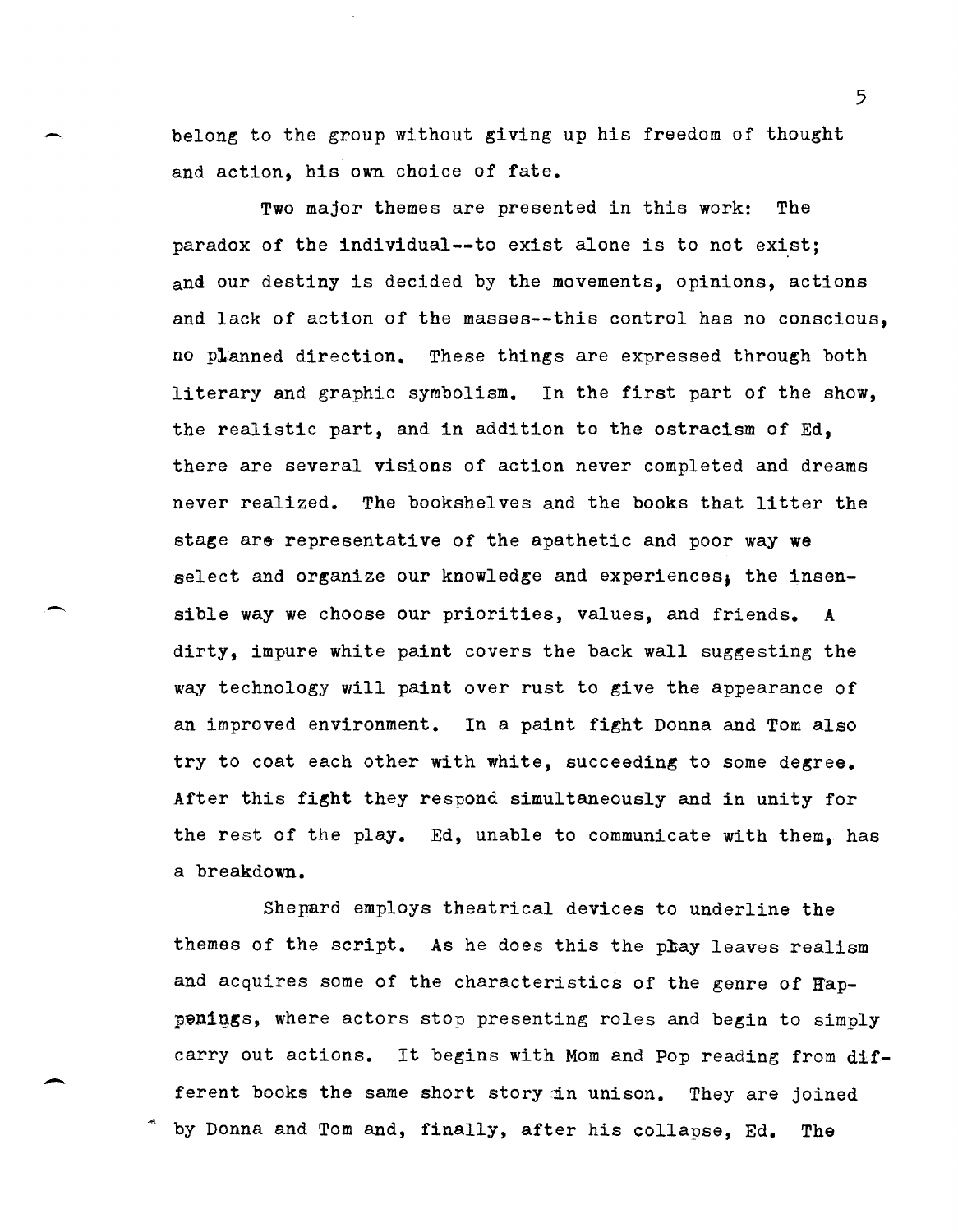story is about snow falling untiD it drives them from their homes and even from their valley. The people just turn and walk away, never stopping and never looking back. Symbolically the falling snow is the continuum of time and the way it forces action in some direction whether we are prepared and comprehend it or not. At the end of this story, Tom, Ed, and Donna begin to dismantle and remove the set while Mom and Pop start to read about the lack of planning in the construction of a city. They propose and then enter a sales pitch about a plan for a universal city with ten mile squares of country between one mile wide linear cities. They get caught up in the excitement of planning and cannot stop. They put cities from continent to continent, under water and up in the air until there exists no more free space, just one huge metropolis and enclosing the Earth. The lines get shorter, the pace gets faster and the volume and excitement build right up to the final moment when they fill the last square mile of free space. Then they close their books with the finality of the slam of a coffin lid in the newly discovered silence of the other actors having completed their task.

 $\overline{\phantom{a}}$ 

-

The production of Shepard Plays was prepared with emphasis on the acting and the audience/actor relationship to aid their understanding of the theatre of Sam Shepard, the actors received excerpts about acting and watching plays by Shepard. "Exposition Time" was compiled from the same material. A copy of these notes is included in the appendix.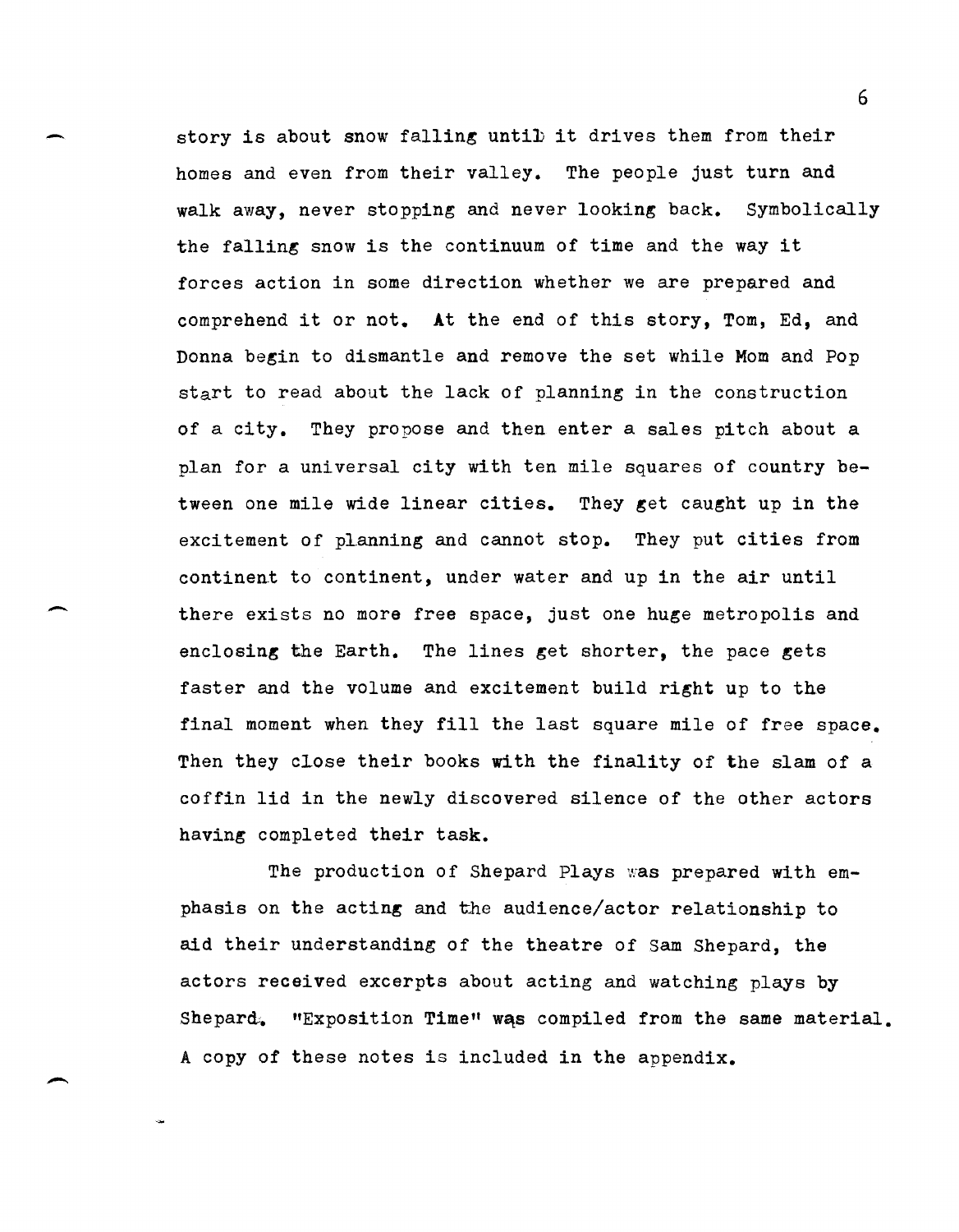The technical aspects were severely hampered because of the limited budget. Thrust staging was employed for its relationship between the audience and the acting area. It allowed the greatest amount of seats to be placed as close to the action as possible. Set requirements prohibited the use of arena staging. These requirements were minimal but complex. Two of the works needed a door and a window. In Fourteen Hundred Thousand the set had to be dismantled and carried off by the actors. This play also had to have a bookcase with shelves that would fall on cue, be replaced and fall again<sub>\*</sub> and have the stability to be hammered upon. The unit also had to be independent of the set walls and simple enough to be set up during a ten minute intermission. For the monologue an electric chair with an eloctrocution effect that could be controlled by the actor sitting in it had to be constructed. In consideration of the actors of Cowboy Mouth, who spent many moments wrestling on the floor, and to help define the stage from the house in the absence of platforms, a carpet was placed upside-down covering the entire acting area. This carpet was rolled back for the monologue. Set design, lighting design and other technical lists and schedules are in the appendix.

The requirements for lighting could not be met for Cowboy Mouth due to the lack of available equipment. The ideal lighting for this script is the lighting of a rock **tn'**  roll concert, with many colors, unusual angles and numerous changes in lighting to reflect the changes of mood. The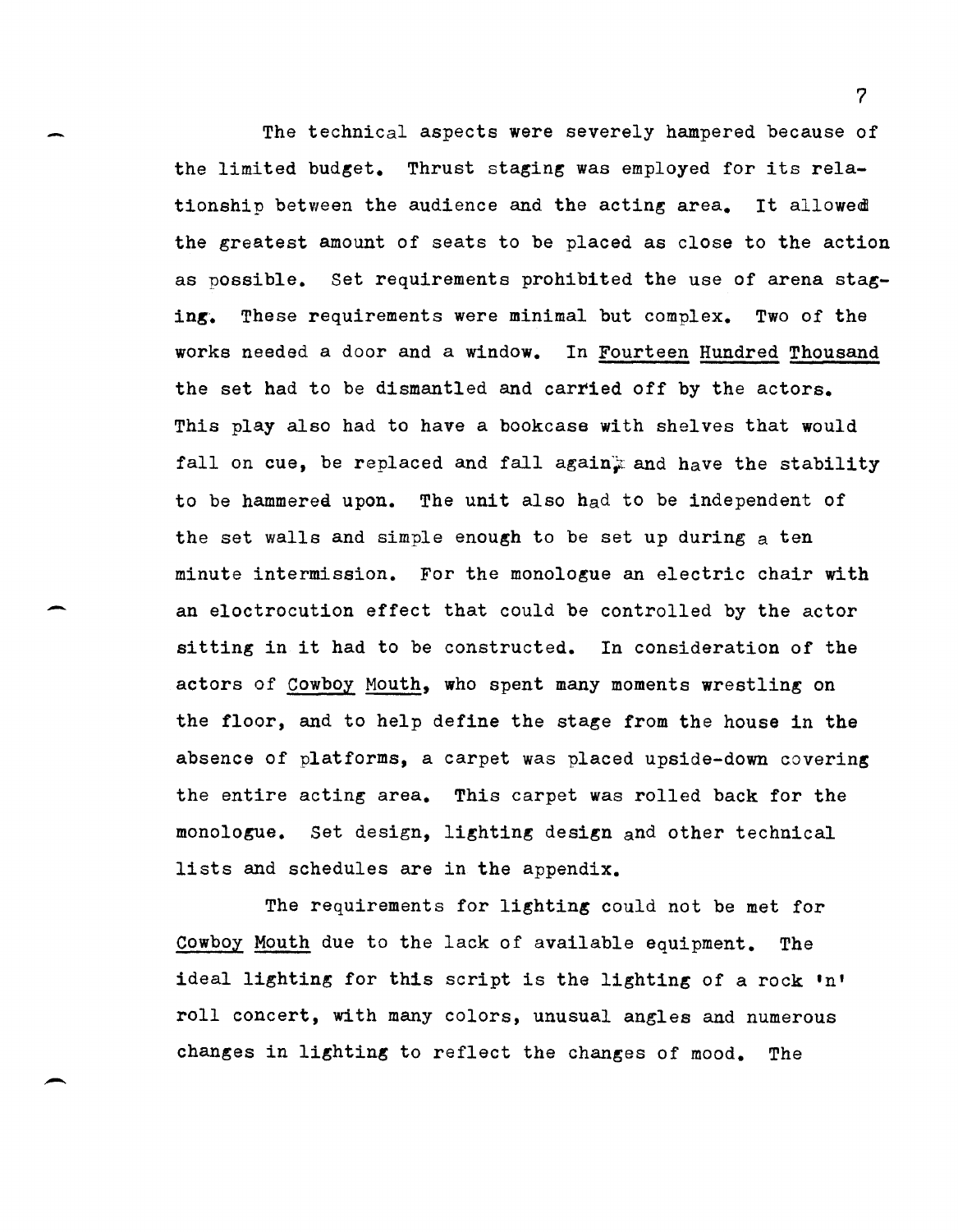other two shows needed minimal lighting and were easily accomplished satisfactorily. For Killer's Head a single white spot was placed directly over the chair and controlled on its own dimmer. For Fourteen Hundred Thousand the script called for<br>a general wash of white light that would change abruptly to a general wash of blue. Four white and five blue flood lights were employed, the whites on a dimmer and the blues controlled by an off/on switch. A combination of the blues on full and the whites from 70 percent to zero was used in Cowboy Mouth.

-

 $\overline{\phantom{0}}$ 

 $\overline{\phantom{a}}$ 

Make-up, costumes and props were incorporated as simplistically as possible and are detailed in the production lists in the appendix. Also included are the production schedule, budget, and a copy of the rehearsal schedule.

Producing any play presents several problems relative to the specific script and, no matter the amount of beforehand study, the performance and post-performance reflection will bring to light new dimensions and dictates of the work. In producing a work by Shepard, the newness of the script is, in itself, a major consideration. The appropriate method of bringing the work to life had to be deduced almost entirely from the script as few previous productions have been reviewed. Director's choices were made to alter many small aspects of the playwright's work, mostly in the area of technical performance. Examples include the costume for the Lobsterman, which should have looked like an actual, huge monster; the set decoration for Cowboy Mouth, which did not adequately reflect Cavale's personality; and the costuming and make-up, which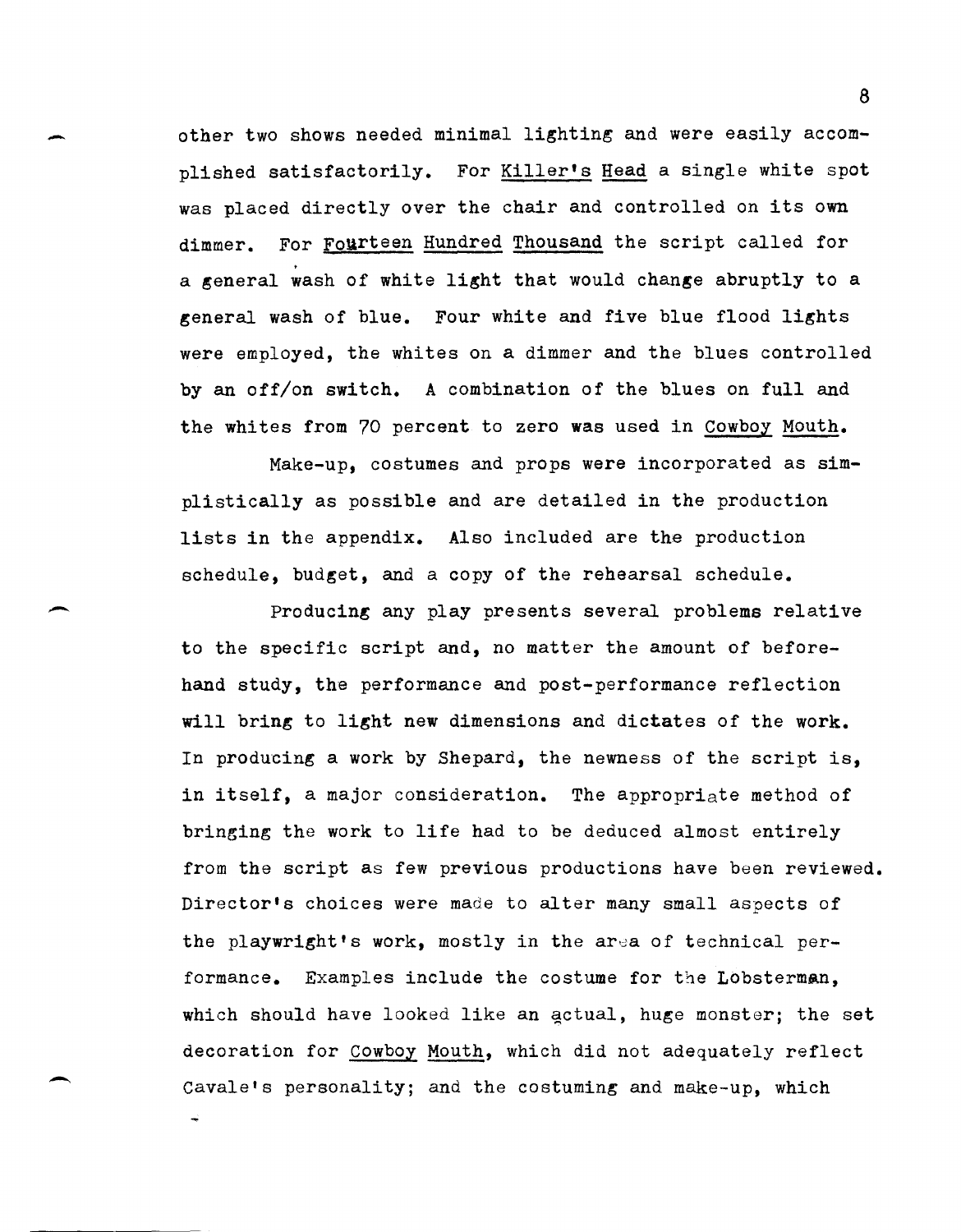were hastily designed and executed. Had hindsight and funding been available prior to the production, these changes would probably have been avoided. Still, Shepard Plays provided both the actors and the audience with a new and unique dramatic experience, introducing to them a style of theatre they had never before encountered and, perhaps, awakening them to the message the author and the production desired to convey.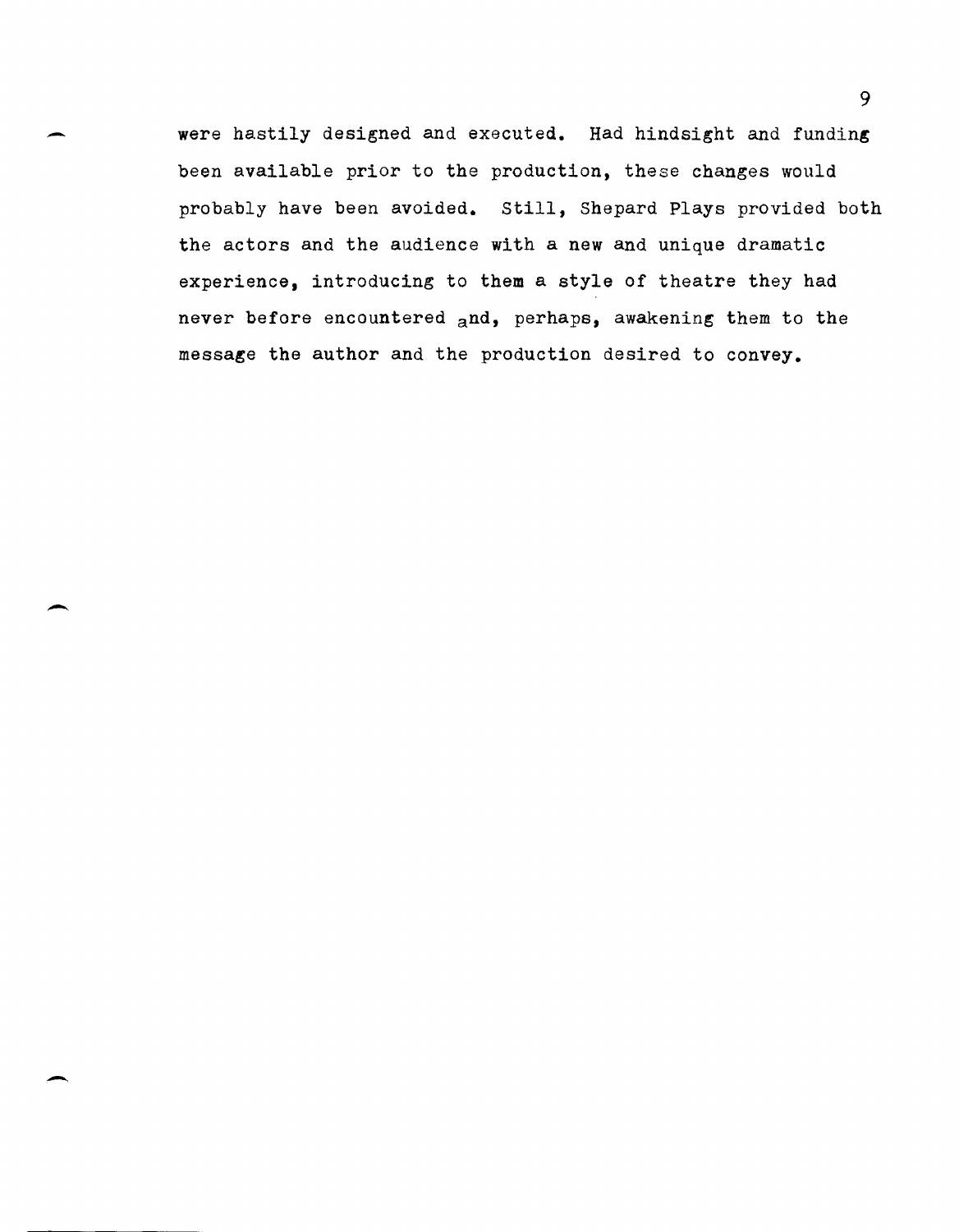# - APPENDIX

- **A.** REHEARSAL SCHEDULE
- B. PRODUCTION SCHEDULE
- C. BUDGET

-

-

- D. PRODUCTION LISTS: SET, PROPS
- E. PRODUCTION LISTS: COSTUMES, MAKEUP
- F. ABOUT SAM SHEPARD: NOTES TO THE ACTORS
- G. FLOOR PLAN AND HANGING PLOT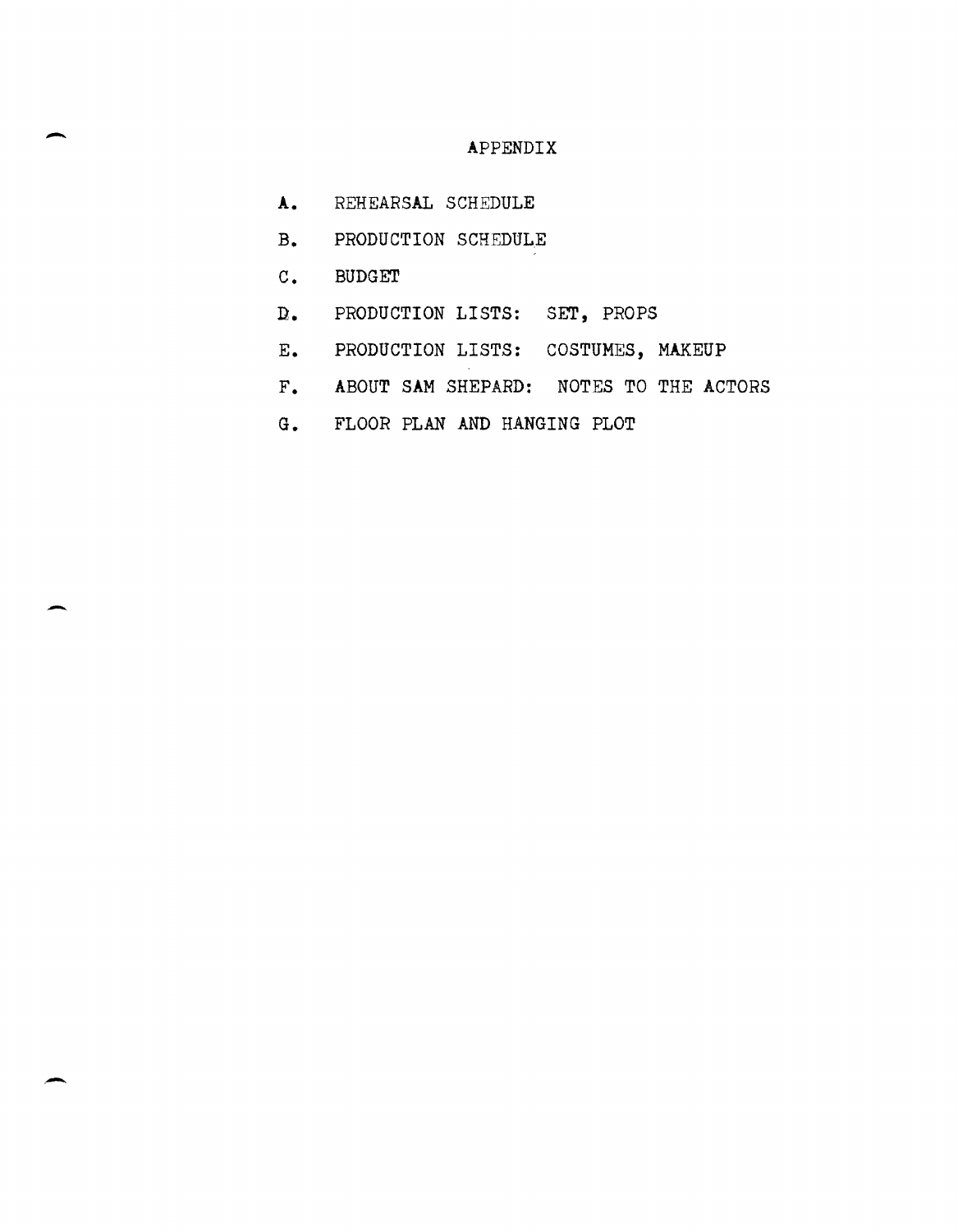# Rehearsal Schedule for "Shepard Plays"

|            |                                                                          | Rehearsal Schedule for "Shepard Plays"                                                                                                                                                                |                                                                   |                                                                                         |
|------------|--------------------------------------------------------------------------|-------------------------------------------------------------------------------------------------------------------------------------------------------------------------------------------------------|-------------------------------------------------------------------|-----------------------------------------------------------------------------------------|
| <b>JAN</b> | MON                                                                      | SUN 3 Cowboy Mouth<br>4 Fourteen Hundred Thousand<br>TUE 5 Cowboy Mouth<br>WED 6 Fourteen Hundred Thousand<br>THR 7 No Rehearsals<br>FRI 8 No Rehearsals<br>SAT 9 No Rehearsals                       | Music<br>Block All<br>Run Lines<br>Run Lines                      | Cathy, Greg<br>A11<br>Cathy, Greg, J.A.<br>A11                                          |
|            |                                                                          | SUN 10 No Rehearsals<br>MON 11 Fourteen Hundred Thousand                                                                                                                                              | $61 - 73, 80 - 85$                                                | Carla, Tom, Lesli<br>Marcia                                                             |
|            |                                                                          | TUE 12 Cowboy Mouth<br>WED 13 Fourteen Hundred Thousand<br>THR 14 Cowboy Mouth<br>FRI 15 Cowboy Mouth<br>SAT 16 Fourteen Hundred Thousand                                                             | 199–209<br>$64 - 73, 80 - 85$<br>$209 - 216$<br>Music, Run<br>Run | Cathy, Greg, J.A.<br>Tom, Leslie, Marc<br>Cathy, Greg, J.A.<br>Cathy, Greg, J.A.<br>A11 |
|            |                                                                          | SUN 17 No Rehearsals<br>MON 18 Fourteen Hundred Thousand<br>TUE 19 Cowboy Mouth<br>WED 20 Fourteen Hundred Thousand<br>THR 21 Cowboy Mouth<br>FRI 22 Cowboy Mouth<br>SAT 23 Fourteen Hundred Thousand | 73-79,85-94<br>199-209<br>87-94<br>209-216<br>Music, Run<br>Run   | A11<br>Cathy, Greg, J.A.<br>Ken, Carla<br>Cathy, Greg, J.A.<br>Cathy, Greg, J.A.<br>A11 |
|            |                                                                          | SUN 24 No Rehearsals<br>MON 25 Fourteen Hundred Thousand                                                                                                                                              | $64 - 73, 80 - 85$                                                | Carla, Tom, Lesli<br>Marcia                                                             |
|            |                                                                          | TUE 26 Cowboy Mouth<br>WED 27 Fourteen Hundred Thousand<br>THR 28 Cowboy Mouth<br>FRI 29 Fourteen Hundred Thousand<br>SAT 30 Cowboy Mouth<br>SUN 31 No Rehearsals                                     | 199-209<br>$73 - 79, 85 - 94$<br>209-216<br>Run<br>Music, Run     | Cathy, Greg, J.A.<br>All<br>Cathy, Greg, J.A.<br>All<br>Cathy, Greg, J.A.1              |
| FEB        | MON<br>$\mathbf{2}$<br>TUE<br>WED<br>$\mathfrak{Z}$<br>THR<br>FRI<br>SAT | 1 Fourteen Hundred Thousand<br>Cowboy Mouth (IF NEEDED)<br>Fourteen Hundred Thousand<br>4 Cowboy Mouth<br>5 No Rehearsals<br>6 Build Set                                                              | Run<br>Lines<br>Run<br>Run                                        | A11<br>Cathy, Greg, J.A.<br>All<br>Cathy, Greg, J.A.<br>Please Help! !!!!!              |
|            | SUN.<br>7 <sup>7</sup><br>WON.                                           | Build Set<br>-8 Full Run<br>TUE 9 Full Run<br>WED 10 Full Run<br>(IF NEEDED)<br>THR 11 Final Dress<br>FRI 12 Show the First<br>Sat 13 Show the Second                                                 | Full Run<br>Publicity Pictures                                    | Everyone Required<br>from here on out                                                   |
|            |                                                                          |                                                                                                                                                                                                       |                                                                   |                                                                                         |

 $\overline{\phantom{0}}$ 

 $\label{eq:1} \begin{array}{ll} \left\langle \left( \frac{1}{2} \hat{a} + \hat{a} \right) \right\rangle = \left\langle \left( \frac{1}{2} \hat{a} + \hat{a} \right) \right\rangle = \left\langle \hat{a} \right\rangle \left\langle \hat{a} + \hat{a} \right\rangle \end{array}$ 

\*\* Please Note--Specific Rehearsal Times, plus infornation concerning Costumes and Makeup will be announced as we go.

 $\pmb{\Lambda}$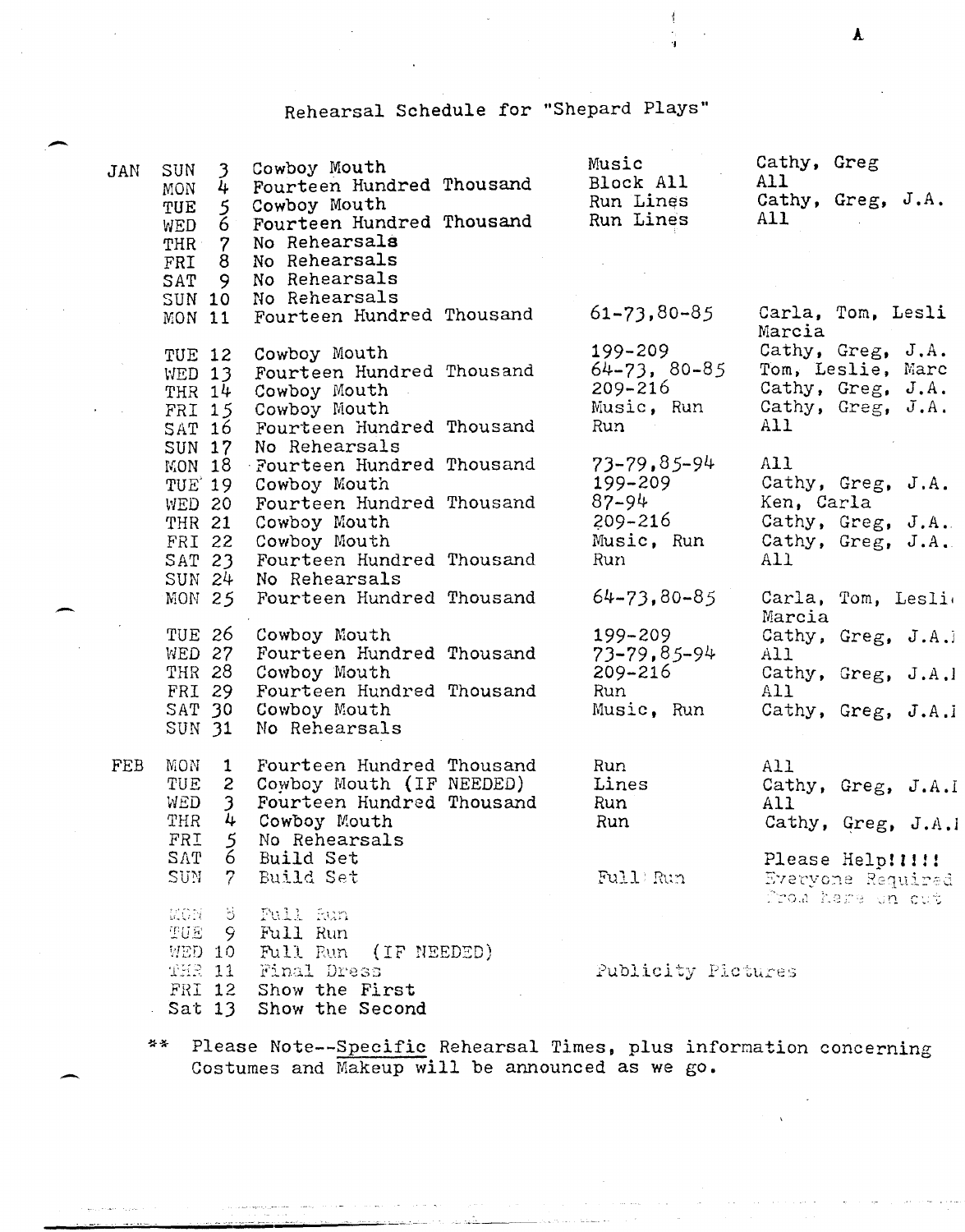#### SHEPARD PLAYS

#### PRODUCTION SCHEDULE

 $2 - 4$ wire chair

-

-

 $\overline{\phantom{0}}$ 

| $2 - 5$ | gather: | flats<br>carpet<br>trunk<br>shelves<br>door<br>window | tarps<br>curtains<br>mattress<br>stool<br>electric chair |
|---------|---------|-------------------------------------------------------|----------------------------------------------------------|
|---------|---------|-------------------------------------------------------|----------------------------------------------------------|

- 2-6 move to CA115 carpet down. wall up hang curtains gather props
- $2 7$ brace wall set house 2-7 real paint for fight
- 2-8 order chairs program to printers get crow make Lobsterman claws and cheeks
- 2-9 rig shelves hang tarps 2-9 real food
- $2 10$ paint set and chair hang lights
- $2 11$ pick up programs build headgear and straps - add to chair
- 2-12 OPEN<br>preshow: set props rig chair flash prepare set kill hall lights set guitar level - tune check house
	- postshow: put set up lock up props lock up dimmer sweep wash paint brushes wash painted clothes
- $2 13$ pictures strike party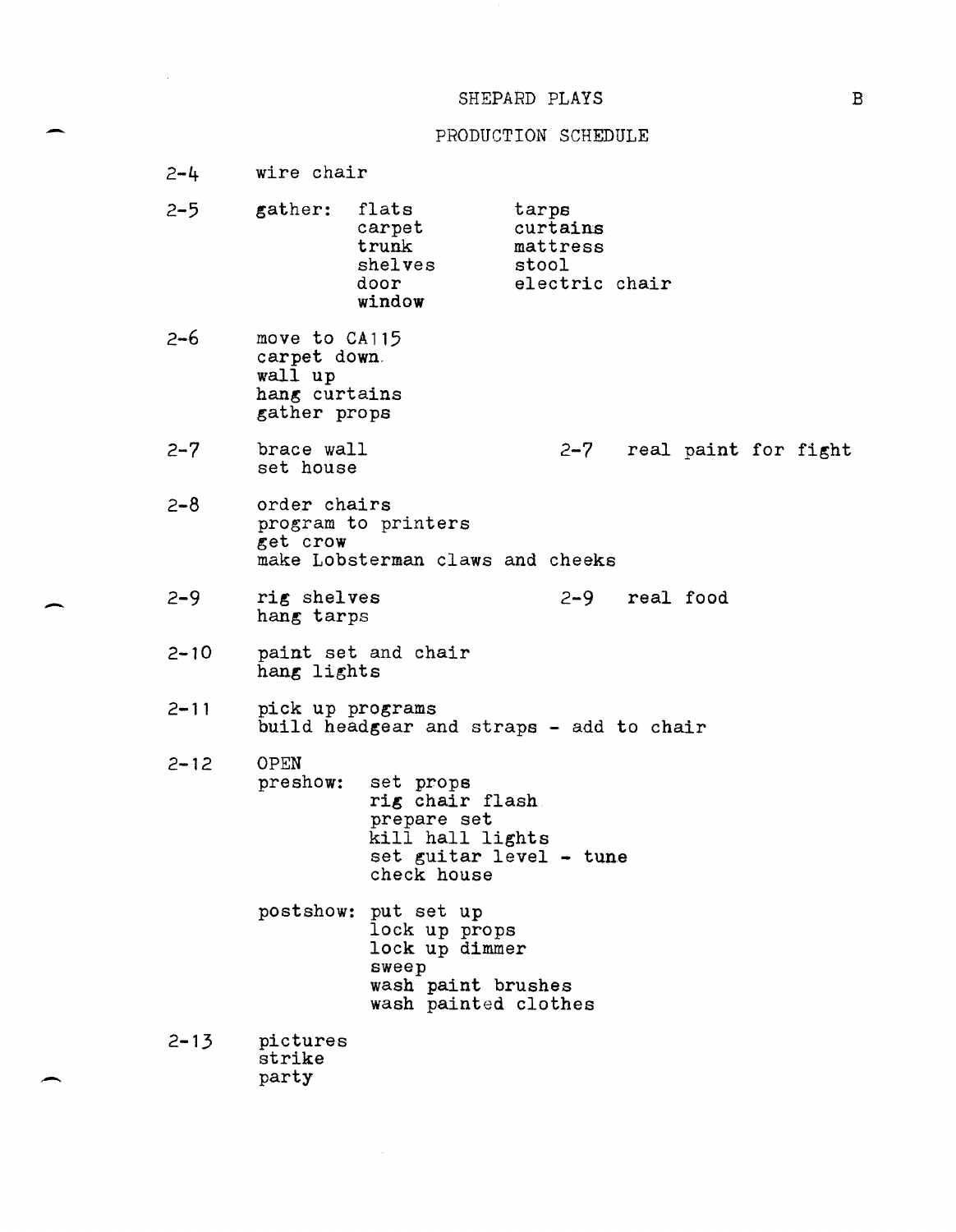## SHEPARD PLAYS

# BUDGET

-

-

 $\overline{\phantom{0}}$ 

| Royalties - reduced  | paid by Carmicheal              | \$90.00                |                      |
|----------------------|---------------------------------|------------------------|----------------------|
| Scripts<br>Ħ         | Prompt script materials<br>Ħ    | \$34.24<br>8.30        |                      |
| Rehearsal tapes<br>Ħ | Ħ<br>Ħ                          | 2.69<br>2.42           |                      |
| $\mathbf{H}$         | 11                              | 2.42<br>1.00           |                      |
| Makeup:              | $K - Y$                         | 1.34                   |                      |
| Costumes: rit dye    |                                 | 1.03                   |                      |
|                      | foam stuffing                   | 3.06                   |                      |
|                      | scarves                         | .50                    |                      |
| Props:               | Cavale's and Slim's<br>pictures | 4.16<br>1.00           |                      |
|                      | groceries                       | 13.81                  |                      |
| Flyers               |                                 | 10.35                  |                      |
| Programs             |                                 | 15.55                  |                      |
| ${\tt Tech:}$        | switch                          | 3.11                   |                      |
|                      | 3 flash @ 3.58                  | $\frac{10.74}{115.72}$ |                      |
|                      |                                 |                        | total<br>expenditure |
|                      |                                 |                        |                      |
|                      |                                 |                        |                      |
|                      | $2 - 12$ audience $@1.00$       |                        |                      |
|                      | $2 - 13$ audience $@1.00$       |                        |                      |
|                      |                                 |                        | total                |
|                      |                                 |                        | receipts             |

\$47.72 loss

 $\mathtt{C}$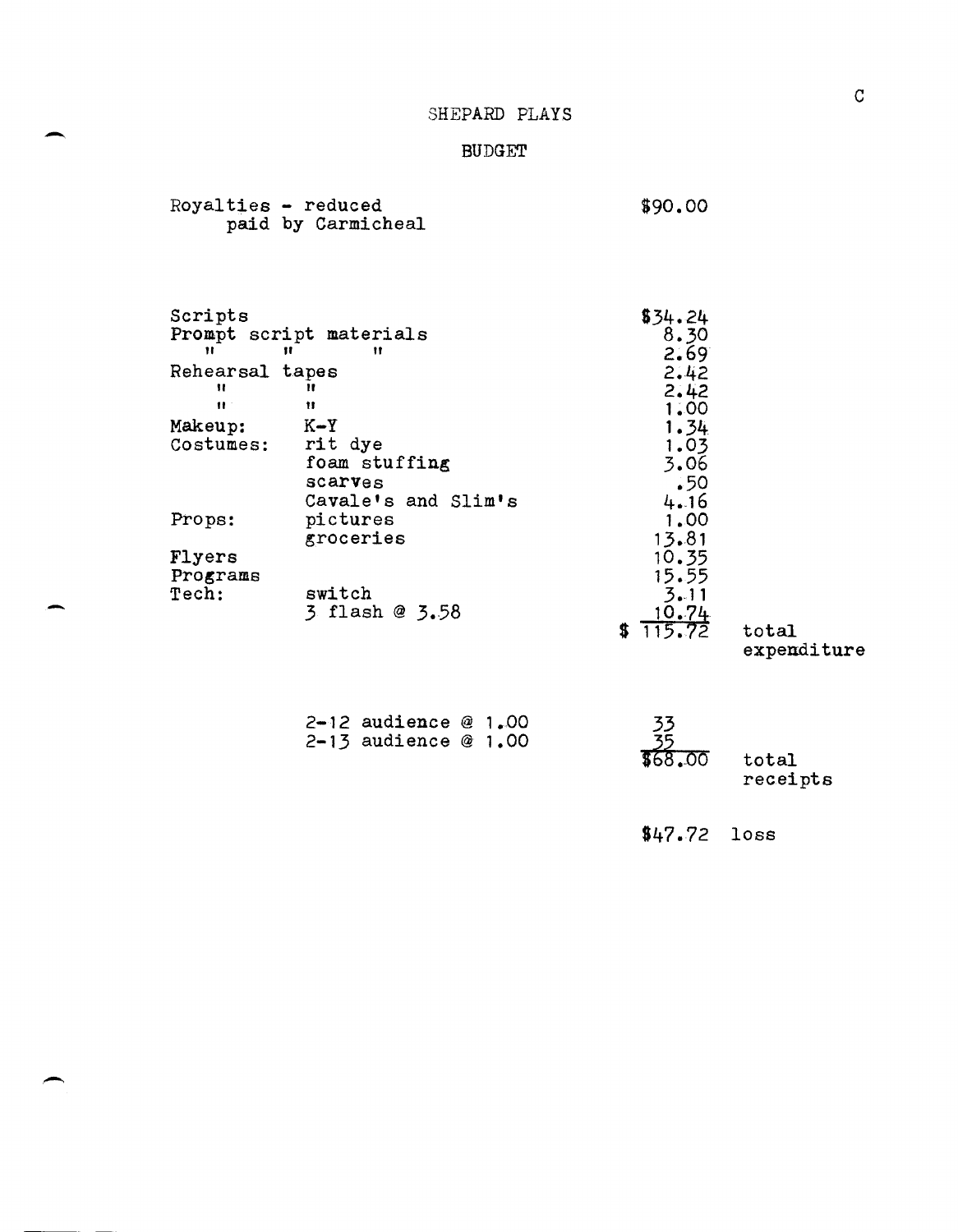-

--

-

#### Production Lists

SET: 16' x 16' carpet  $2\frac{1}{2}$ <sup>1</sup> x  $8$ <sup>1</sup> flats - white<br> $2\frac{1}{2}$ <sup>1</sup> x  $6\frac{1}{4}$ <sup>1</sup> window - white  $3'$  x  $7'$  door - white 3 flat jacks 3' x 10' curtain  $12'$  x  $10'$  curtain PROPS AND SET PIECES: trunk stool crate drums snare case amp electric guitar guitar case bookshelves electric chair stuffed crow Sears catalogue tray pink telephone hubcaps  $-2$ raggedy costumes ribbons and lace pictures of cowboys poster: Crucifixion, Dali poster: Dylan: clothes empty beer bottles hammers - 2 scarves switchblade tennis shoes stuffed dolls ashtrays - 1 with roach gun candles light blankets mattress pillows - 2 wood scraps sawdust 3 paint cans - scene paint, no fixative in one, white 2 paint brushes tool box tools 8' stack of books tequila bottle lobster 4 toasted bialys with cream cheese scrambled eggs cream pie sausage pepsi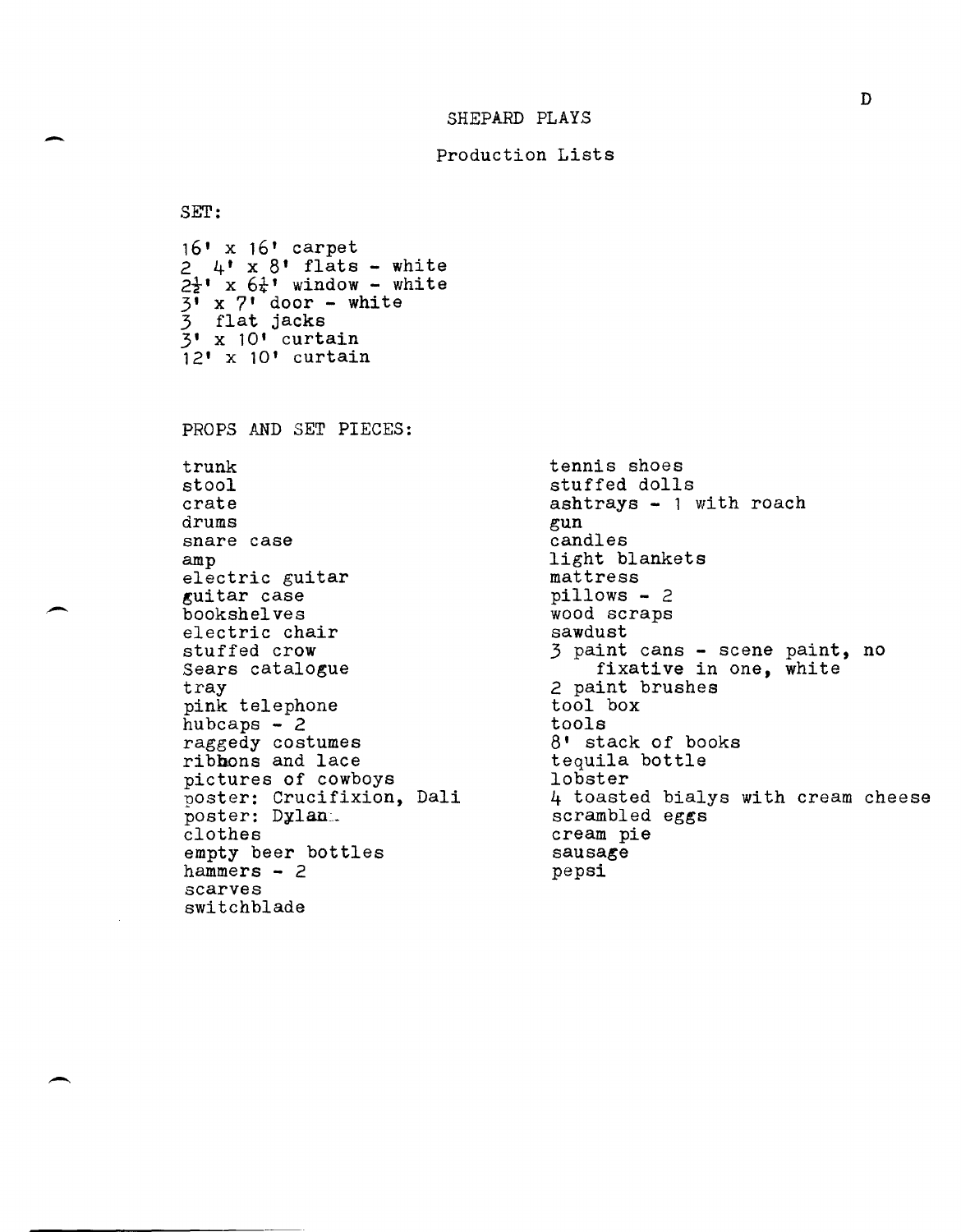cos'rUMES:

- Slim: Faded jeans, white western cut shirt, hide vest, cowboy boots
- Cavale: Worn-out jeans, black T-shirt, black sleeveless cape
- Lobsterman: Orange jumpsuit, claws, lobster cheeks, black hat over sleeveless black capezio jumpsuit, flared
- Mazon: White T-shirt, jeans, cowboy boots
- Tom: Blue T-shirt, jeans, tennis shoes, glasses
- Ed: Short sleeve shirt, sleeveless sweater, cords
- Donna: Jeans, sweatshirt, tennis shoes
- Mom: Flower print dress
- Pop: Cords, white short sleeve shirt, brown sleeveless sweater

MAKEUP:

-

 $\overline{\phantom{0}}$ 

| Slim:              | None                             |
|--------------------|----------------------------------|
| Cavale:            | 4b base, heavy lines around eyes |
| Lobsterman:        | Grey triangles and eyeshadow     |
| Mazon:             | None                             |
| Tom, Ed,<br>Donna: | None                             |
| Mom:               | General age                      |

Pop: General age.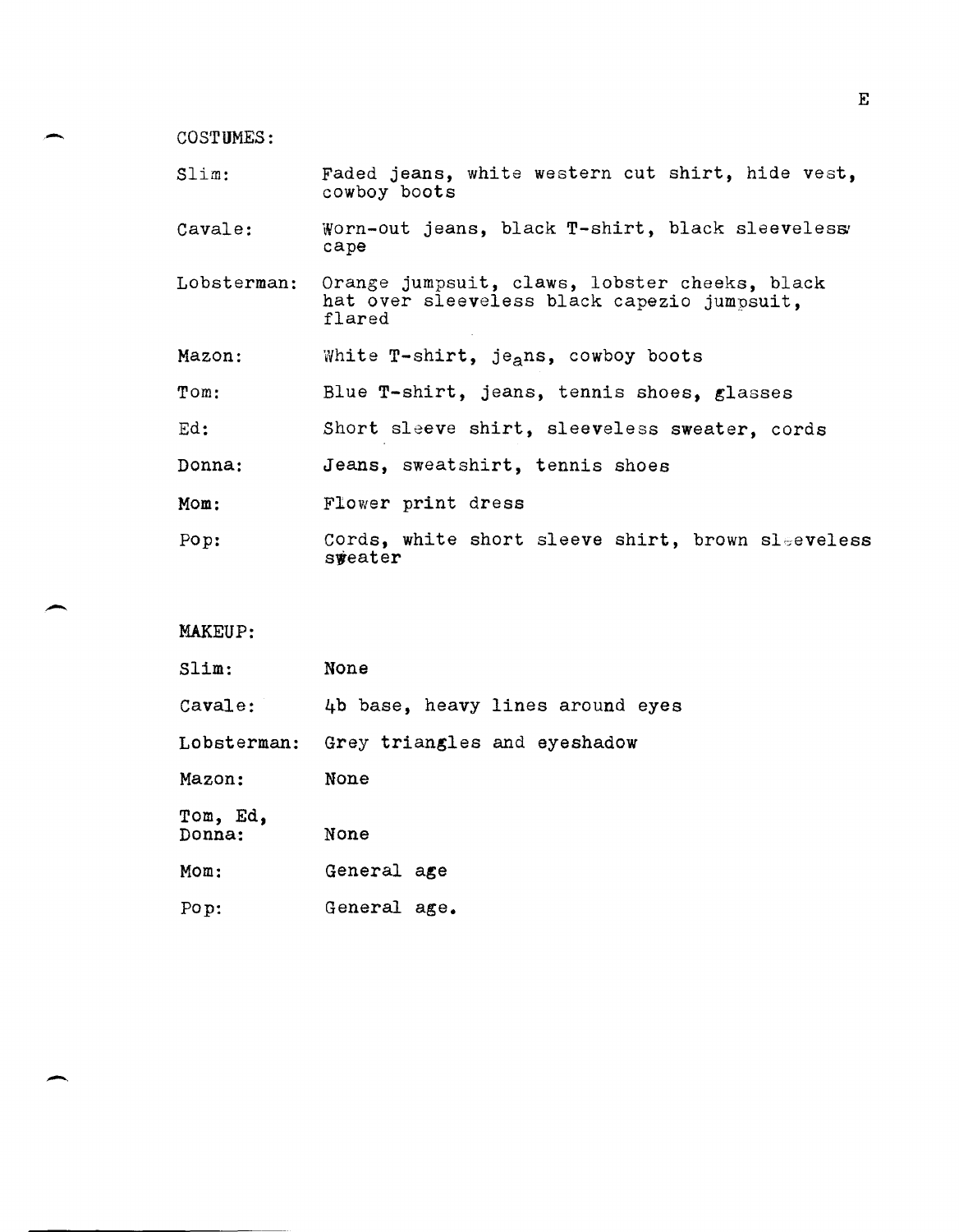. SYARI REVNE TOT nantit bradsid yd orthi na mont styresty

e transport in region of the Sande of the companies of the Post to the seat.<br>\*\*\* The Paper Pink and the standard part in the form in the same part of the South And the South South South S

Shepard seem to huve concloured in literary or insperior. 'puiw su4 c4 reu4 di ezube arbeida donuç' (pontprint por perma ol prasepere seuak)' ( းသည်ရေး ဟာ ၂ ဟယ်။ ခဏ္ဍ ပိန္းဟင္း အလံချခံမွာ ရေနံုး မဟုတ္ေအာင္ခံရွိ အခုအစုသည္ မွဳပ Suivar bus we and sushous ac obset or sea sert shrues stuff. 'euc 40erica s

tuotive.to-files e 'streve3-ths ingloup eq of 3ut -tues to burger in the service out out one satisfied against the subset-Depel, or and the thinking and the number of seats a withing τια. Το οπης γεπτέπο στην Λασά της μετασκοπίε στο εσορίστο ogrué po exera navec urbe ric po one, a apoes. Rapiru pra coso<br>wod twom ppe narua: tradmenta or programa, prpa or prapond. -s aptital afnicular theological states and special after a-loon the least dens fit has somewhere - or the range than the state Abotibade de oneprasio equinous Afostobas lang ffo de veratoua

(1261) atmas flor pus hour a ser e sa ca atum I 'australe' sa se oi aum a roca In

tatoobe punk to punk steater sun pustant as estimate also have a site of the seep. Surg. Surg. Ste atnemede fabianm eaedt tedt...bemirfe agawie aad bregon2

thetr Protusnt stress on diret, and the same or "placing" foutbay, and<br>the Proton is stress of the conditions of "placing" foutbay and expedient ppersonatous researcheser and personal public rights cm, is secretlini osedi IIs febrer ates sill .exediences of to and the misse medie experiments of the lutter strew that the Holm  $\sim 2$ daquniyayin  $\epsilon$   $\sim 5$ j $_{\rm 1.4}$  a $_{\rm 2.4}$  ay $_{\rm 4.4}$  ay  $_{\rm 5.4}$  and  $_{\rm 6.4}$  and  $_{\rm 6.4}$  $\beta$ upad je saegd "s $\beta$ upaddag, sų vedį stopputaus sis Apppų Thom developments the graphic arts and dance during his of-<br>olescance and early coreer. He has said that Juckson Pollock<br>var important to him, but what geams more cottve is his sample . Visguel and savithough and since  $\mathbb{R}^n$  properties considering

gener, hijd for die de hij stie the post under the post in the te ilu Surprus de pesteur Surpeescud los sant utim souertalur un sterion: c world of experiment and throwsway of a nostealed  $-$ git $x$ o sl $t$ duo stem bas tedacus – syn $L_x$  s'bangen ao noitennt.  $\mathbb{R}^3$  or available and survey and  $\mathbb{R}^3$  or  $\mathbb{R}^3$  or a survey and  $\mathbb{R}^3$ 

'ue tengues pui nimme 'ano Ruffeonso e ut 4 pasou uno 'esto 48 insection Supulfacone eusqu mithre exq phe ofne to pru dolindreverer mot bobel prestre.<br>Aportia gocative and thre emprition is poth the sins to pre-trisiesto of situal su pres seu sh lexata idadean arui Guiop ind pres, he broke down the frict definitions of the dramstic.  $\frac{1}{2}c_1$   $\frac{1}{2}c_2$  east superfine and  $\frac{1}{2}c_3$  in  $\frac{1}{2}c_4$  in  $\frac{1}{2}c_5$  in  $\frac{1}{2}c_6$  in  $\frac{1}{2}c_7$  in  $\frac{1}{2}c_8$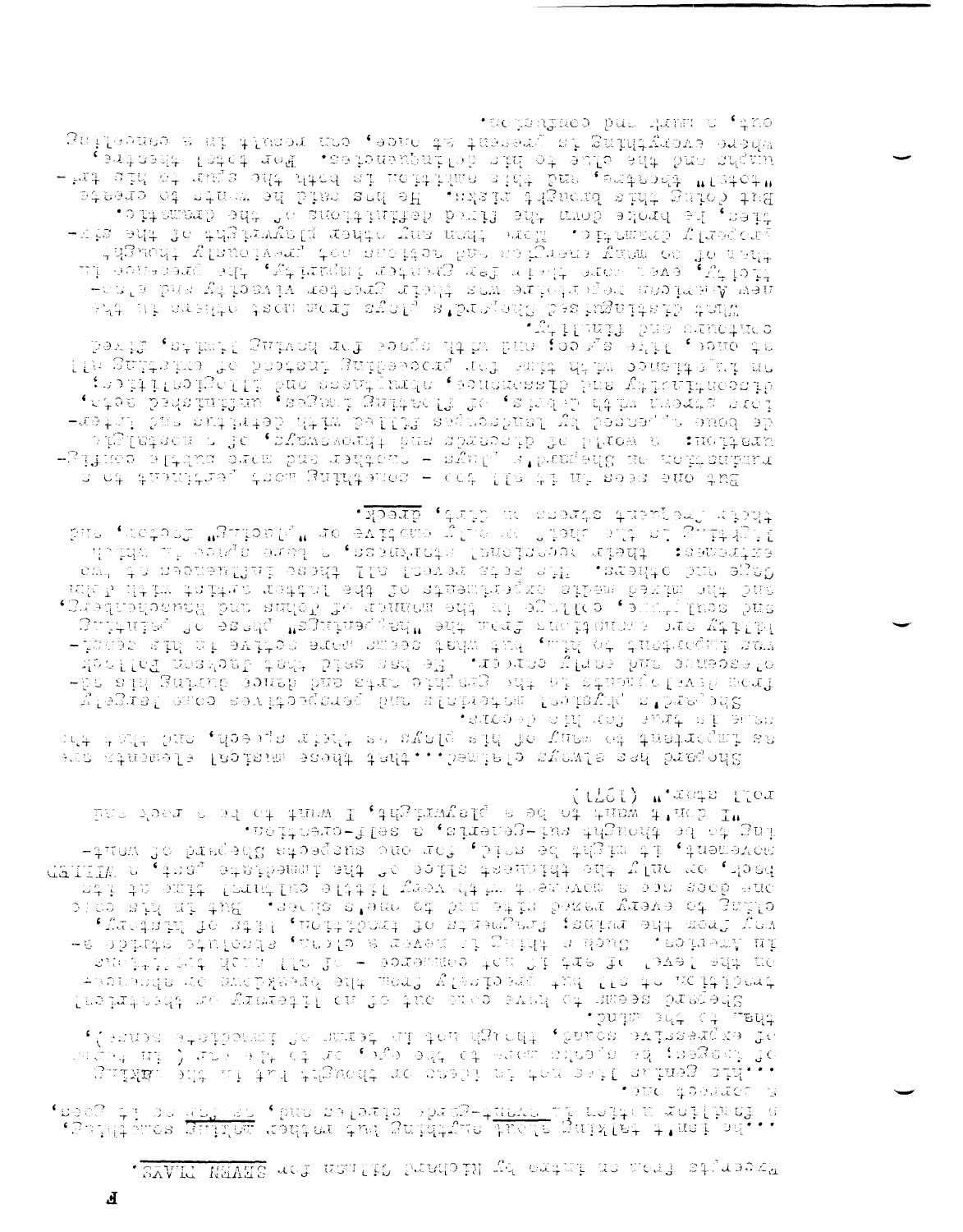van wow as each executed be stated as a component would be local

Peyond this, one can on the control of the hove to see Shelman's uorpourder i po 40. Iannių nos elsare o je stočaj je nativa a je vivijitiča vil f**obuopuodopiolut** ກະທ່ຽງຫຼຸງຄຸດເຮົາ ມີຊົ່ງຄວາມເຊິ່ງຂອງກ່າວການເຊິ່ງກ່າວວ່າ ເຈົ້າເຊິ່ງຂອງ  $\mathbb{R}^n$  on  $\mathbb{R}^n$  . The  $\mathbb{R}^n$  positive  $\mathbb{R}^n$  is  $\mathbb{R}^n$  in  $\mathbb{R}^n$  is  $\mathbb{R}^n$  if  $\mathbb{R}^n$  is a set if  $\mathbb{R}^n$ mining triangle plans of antion avitable is that claim committee wings. Kapter phan tri the philes of the second of tring by direct<br>worearcry, his plays conferences, werging into me anopher in our<br>world have his cred the create sine relate in the creater creater. τε μρέτι με τρατο του διαφορού της διαφοράς του τρατο έχει της πέσπασης.<br>ττις το έτριο ο αυσικός του μμεται στις στον τρατο του στο τρατο κατάλ is the second of his state and the second state of the second second the second second second second second second second second second second second second second second second second second second second second second se 'D961 942I VI

'⊖3v4s etg go birow basogmoo Tolofilitas add ofni ghideeni sgaaf - afdriofb salun put paz puaktum 'sheavernois - Ruinti eur elium 'esti st w woch go peparton' popez s zbech man nisang nisang nasar pperson a mamphores one concluded to mappy pperson also approximated  $\ell$ smargs 41 acts spredsug th 4nd 'smarg fue je smar fishenke ្នាំរបស់ពីក្រុងព្រៃ ៣ ខែ ស្រុក ស្រុក ស្រុក ស្រុក ស្រុក ស្រុក ស្រុក ស្រុក ស្រុក ស្រុក ស្រុក ស្រុក ស្រុក ស្រុក ស -əx Aşkoputuşp pus əşkotulur. Ayyosadas ve ut Sutiziks on göca

Se foi s guy might not the heat for reentriff neefly to for onest for

*Aagood pus t*ugsobagu feueda sag epen sug Aggliqismes Suigsond wear wat interesting and significated indicated and the interesting to the moment real and . Saturnabel fri door velgelb vádt dndt ban . Tallett Sližear<br>Exa sti (taaly cint annage dedi synthi adt sorel footryletting a ten seja siltem at int atas dan gunu zus selastan we will bet yorken.<br>Abda yar siltem at int at bara substance stastanlar it tans tull

tate para regions and range rules in the creeker in sation notes. The easy difference in their here refer to the section enser and the College food means of the method finds would like ນ ແລະ ຕຸມອກໂຮຍ ໄຊມີຢູ່ ກ່ອງເກີດ ຊຸມອຸດ ມຸມຊຸມ ກ່ອນ ກຄຳອົງຂະຫຍາຍ ແລະ saint. If there needs to be a motivation for some of the .<br>ເຊິ່ວ ກ່າວຊະການ ເຫດການເຂົ້າເຊຍງາຍເຫດການ ຂ້າມຊື່ຊານຈະເອກສອງຂອງແຕ່ ເຊິ່ງ ເອ Dennieui (113 61 Suincy Inouila esta ui Symana ao Siana Jo portr a skem ci seconde noti tudae di discondenti scheke e king.<br>Portr a skem di secondenti di discondenti maggiori di segli fonttatb enc flore (aeler thereflib ynnm ghryslŷ retos enc as<br>from the (th Hoo yelt se "qu ghildwo" re ) redto eft mer?<br>the star star sin saturates therefore them shitte star Surgi owes on his more than the concentration of the component central districts of the price of the second service of the second second second the second second second second second second second second second second second second second second second second second second second seco -ခံစေနဲ့ မိုက္ကားမည္ေတြကို အတြက္ ဦးစုံေရး ရွင္းရွင္ ရက္ေတြကို ေတြကို ေတြကို ေလာက္ေတြကို ομέπασιο κάμματιστική προσφαλία της προσφαλής προσφαλής και του του.<br>προσφαλίστηκε σε πριτε (102. Ιστορείς σε την προσφαλία του του προσφα List a consequent of the complete parties are prime of parallel and the MOUR LO THE VELORE: FA BES BEST PLAN TO VEGET CILLE

#### MOSCHITS 'G'S A4 SAVIE GRYJEHT NO